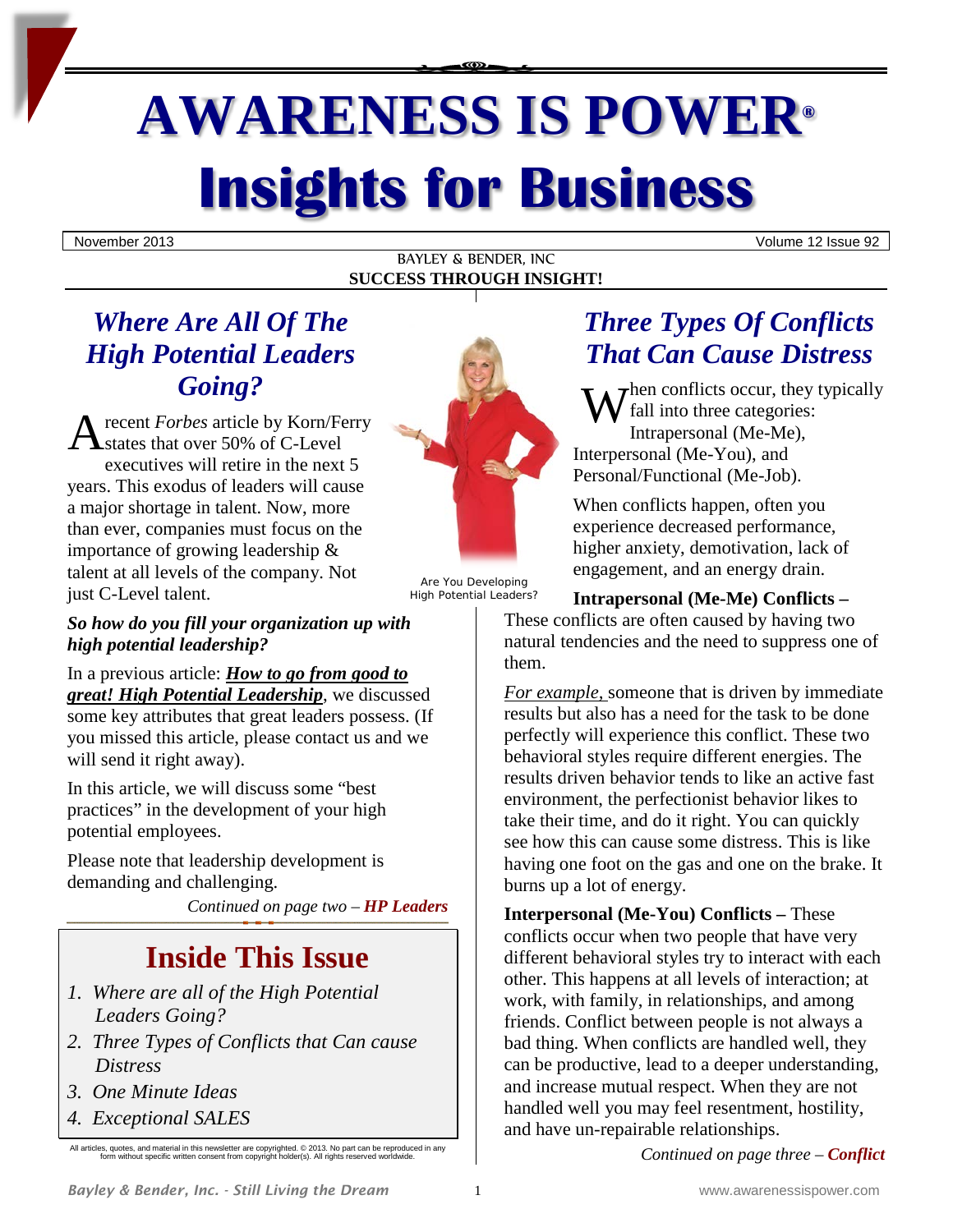#### *Continued from page one – HP Leaders*

And that is why we have a shortage. If it were easy, we would not have a shortage.

#### *Here are some areas to address to ensure your company has the "HiPo" leadership for the future.*

**1) Develop leaders at all levels of the company – not just the C-Level.** Start investing in the development of your people right away; from entry-level all the way to the C-Suite. Recognize the high potential talent that already exists in your company. Leaders are not born leaders, they are developed.

**2) Leadership assessment.**

Before developing a leadership program, assess where they are today and identify their strengths and weaknesses. You cannot improve areas if you cannot measure them. What gets measured… gets done! A good assessment will give

earn Encourage Enthusiastic  $B$ esults vccessfully

you areas to work on and a baseline for development.

**3) Build an action plan.** Once the leadership assessment is complete, discuss the results with the participant(s) and their supervisor(s). Find out how their strengths & weaknesses can be further developed to enhance their leadership skills. Focus on developing the most important areas as it relates to the overall business strategy & goals.

**4) Develop a career path.** Talk with the high potential leaders to discuss their overall future with the company. Be sincere and find out what they want to accomplish and how you can help. *What is their career vision?* Once identified, tie it into their leadership development action plan.

**5) Create a mentoring program.** Mentors are a great way to help in the overall development of your High Potential leaders. The mentor must be interested in the success of the mentoree. Talk with the future leader and discuss possible mentors. Then ask the mentor before moving forward. This cannot be a forced mentorship program.

*Continued on next column –*

**6) Follow up and track progress.** If there is not any follow up and coaching along the way, the results may not be what you are expecting. Have a systematic follow up and tracking process to ensure success. This will help keep your leaders from getting too far off track.

Building your pipeline of high potential leaders takes a commitment from the top. These steps will put you on the right track of developing high performance leadership at all levels of your company… before it's too late and all of the great talent is gone.

*If you have any questions about this article, or how we can help you develop your high potential leaders, contact us today!*

*"You have to learn the rules of the game. And then you have to play better than anyone else."* ~ Albert Einstein

Leaders are not born



~ Written for us by our associate Gary Sorrell, Sorrell Associates, LLC. Copyright protected. All rights reserved.

#### **WWW.USDEBTCLOCK.ORG**

USDebtClock.org is dedicated to providing the most accurate up-to-date debt information

possible. The numbers are provided in a way to give a complete real-time snapshot (financial condition) of the country's balance sheet. The site not only provides U.S. debt, but also state-by-state debt and compares public debt to GDP ratio for other countries as well.



# **Lung Cancer Awareness Month**

Lung Cancer Awareness Month (LCAM) is a national campaign dedicated to increasing

attention to lung cancer issues. By organizing rallies, distributing educational material, holding fundraising events, contacting Congress, and speaking to the media, those involved in LCAM bring much-needed support and attention to a disease



that each year kills more people than breast, prostate, colon and pancreas cancers combined.

For more information, please visit **[The Lung Cancer](http://www.lungcanceralliance.org/involved/lcam_month.html)  [Alliance](http://www.lungcanceralliance.org/involved/lcam_month.html)**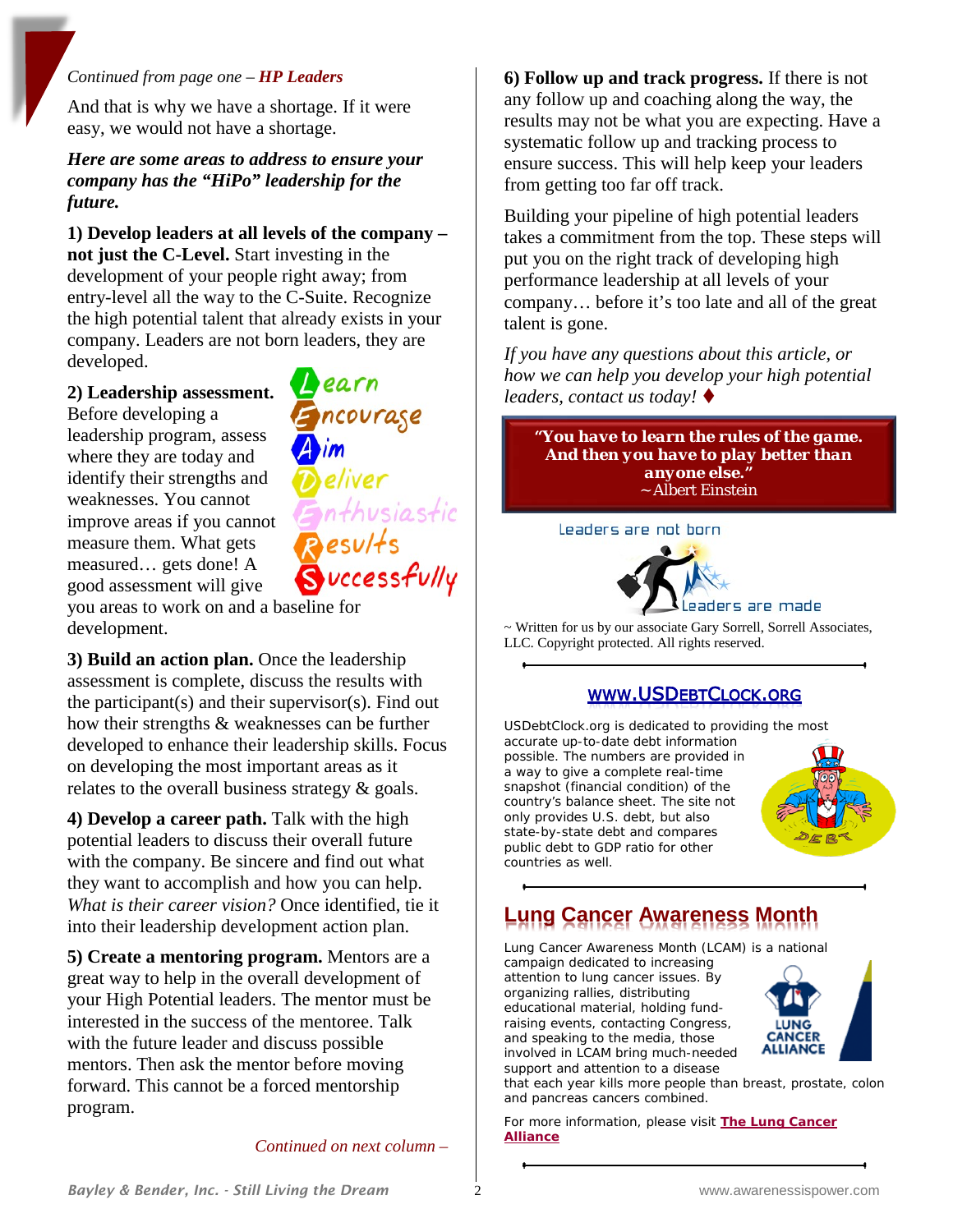#### *Continued from page one – Conflict*

**Personal/Functional (Me-Job) Conflicts –** These conflicts happen when a person's natural behavioral style does not match the behavioral demands of the job. The amount of conflict and energy drain is related to the length of time a person needs to adapt or modify their behavior. Anyone can adapt to a situation, the real questions is: How Long can they adapt.

*For example,* a person that has the behavioral need to interact (talk) with a lot of people will struggle doing a job that requires minimal or no interaction with people. It is not that they cannot do the job, (they may be great at it) it just takes a lot of adapting to get it done. By the

time they go home from work their energy has been drained.

When a person is drastically mismatched with the job, it takes a lot of energy to adapt/modify and can lead to volatile relationships, accidents, and health problems.

It is estimated that between 60 and 80% of all workers are in the wrong job.

## **Handling/Resolving Conflict**

Obviously there are many ways and opinions on how to handle conflict.

Here is a simple system to help you overcome the conflict.

**1. Identify & define the conflict/problem/issue.** Is it Intrapersonal (Me-Me), Interpersonal (Me-You), or Personal/Functional (Me-Job) Conflict? Once identified, define the conflict.

**2. Brainstorm possible solutions.** Generate a list of ideas to solve the conflict. What obstacles are standing in your way? Focus on your overall goal for resolution.

**3. Narrow down the solutions.** Consider the pros & cons of each solution and select the best ones to handle the issue.

**4. Create an action step for each solution.** This will help break down what is necessary and sufficient. Set target dates for the completion of each action step.

**5. Follow up.** Have you overcome the conflict/problem/issue? Are there any other needed things to complete?

**6. Get a coach.** A professional coach can help you with your conflict resolution. They may see areas that you may not have identified or have missed. Coaching will keep you focused and accountable in the achievement(s) of your objectives.

If you have any questions about this article, or how we can help you with your conflict resolution, team building, performance leadership, and/or hiring needs, please contact us today!  $\blacklozenge$ 

~ Written for us by our associate Gary Sorrell, Sorrell Associates, LLC. Copyright protected worldwide. All rights reserved.



## **Interesting Facts About YouTube…**

YouTube is the second largest search engine after Google. (Bigger than Bing, Yahoo!, and Ask combined)

In 2013, You Tube had more than 72 hours of video uploaded per minute – or over a decade of content every day

Over 4 billion hours of video (over 450,000 years' worth) are viewed each month on YouTube

Over 1 billion unique users visit YouTube – each month

Each month, more than 6 billion hours of videos are watched on YouTube. That's about an hour for each person on Earth

Most of YouTube's traffic – over 70% – comes from outside the U.S.

You Tube reaches more adults aged 18–34 than any cable network

People watch 1 billion views a day on YouTube Mobile

As of 2013, the most viewed video on YouTube is "Gangnam Style," added in 2012. It was the first video to get over 1 billion hits.

Source: RadomHistory.com



View my profile on Linked in

Find me on **Facebook** 

#### *Don't miss next month's issue. Subscribe now!* AWARENESS IS POWER® *Insights for Business*

2024 Powder Mill Rd Silver Spring, MD 20903 Tel: 301-439-8317

E-mail: [aip@awarenessispower.com](mailto:aip@awarenessispower.com)

Visit Our Web Site at: [www.awarenessispower.com](http://www.awarenessispower.com/)

*12 Issues for Only \$97*

Interpersonal<br>Conflict (Me-You)

**Energy Drain** 

Intraperson

Conflict

(Me-Me)

Personal

Functional

Conflict

 $(Me-10b)$